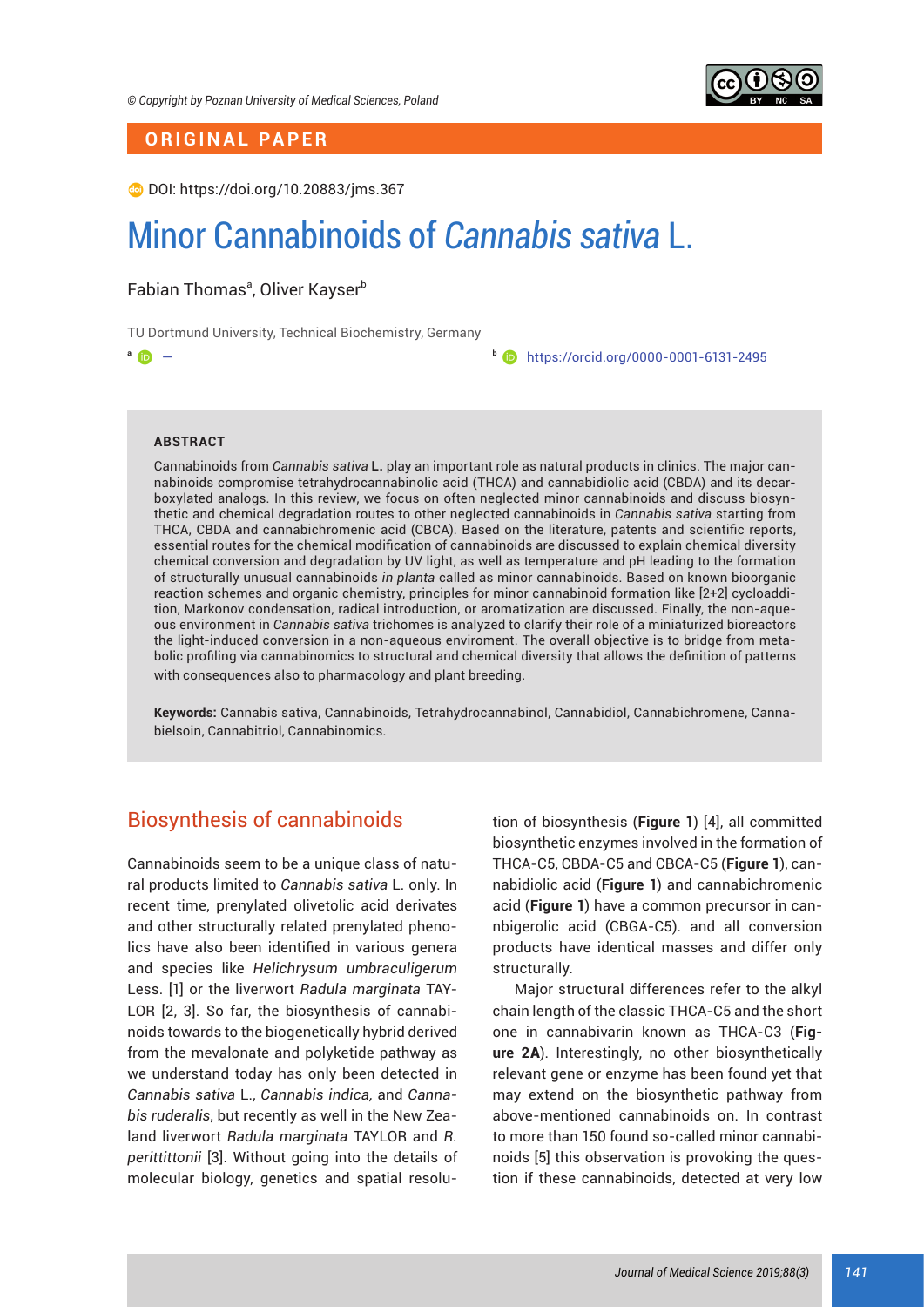

**Figure 1.** Basic concept of the tetrahydrocannabinolic acid biosynthesis in *C. sativa* L



**Figure 2.** Chemical structure of the most important cannabinoids with relevance to this contribution

concentrations *in planta*, are simply degradation products of chemical conversions induced by light, temperature or abiotic ecological factors.

# Chemistry of cannabinoids

Structural diversity of cannabinoids is ruled by complex chemistry [6]. In principle, it can be distinguished between the polar carboxylated cannabinoids and the neutral lipophilic decarboxylated cannabinoids. Going deeper into structural aspects, all cannabinoids show a resorcinoyl core and mostly a side chain of three or five carbons. Flanking alkyl regions in the bicyclic region (menthyl-core) and the aliphatic chain are sensitive to oxidation [7]. Even the single double bond in position  $\Delta^9$  shows poor oxidative stability during storage of dried plant material. A closer look to the

isoprenyl residue (C10) that has been formerly been the C-C attached GPP moety (**Figure 1**), can be found in four topological arrangements [5]:

- 1. The simple connection via a Friedel-Crafts C-C alkylation as an electrophilic aromatic substitution towards CBG or in a second step reaction induced by UV light starting from CBCA-C5 to cannabicyclol type cannabinoids like CBL-C5 (**Figure 2**B). This closure of an additional carbon bond is by some authors considered to be an additional fourth topological arrangement [5].
- 2. Closure of the attached GPP-unit with the resorcinoyl hydroxyl group to chromenes as CBCA-C5.
- 3. Internal C-C reaction to a cyclohexane ring like in CBD followed by a nucleophilic reaction with one of the resorcinoyl hydroxyl groups resulting in hydrocannabinolics like THCA-C5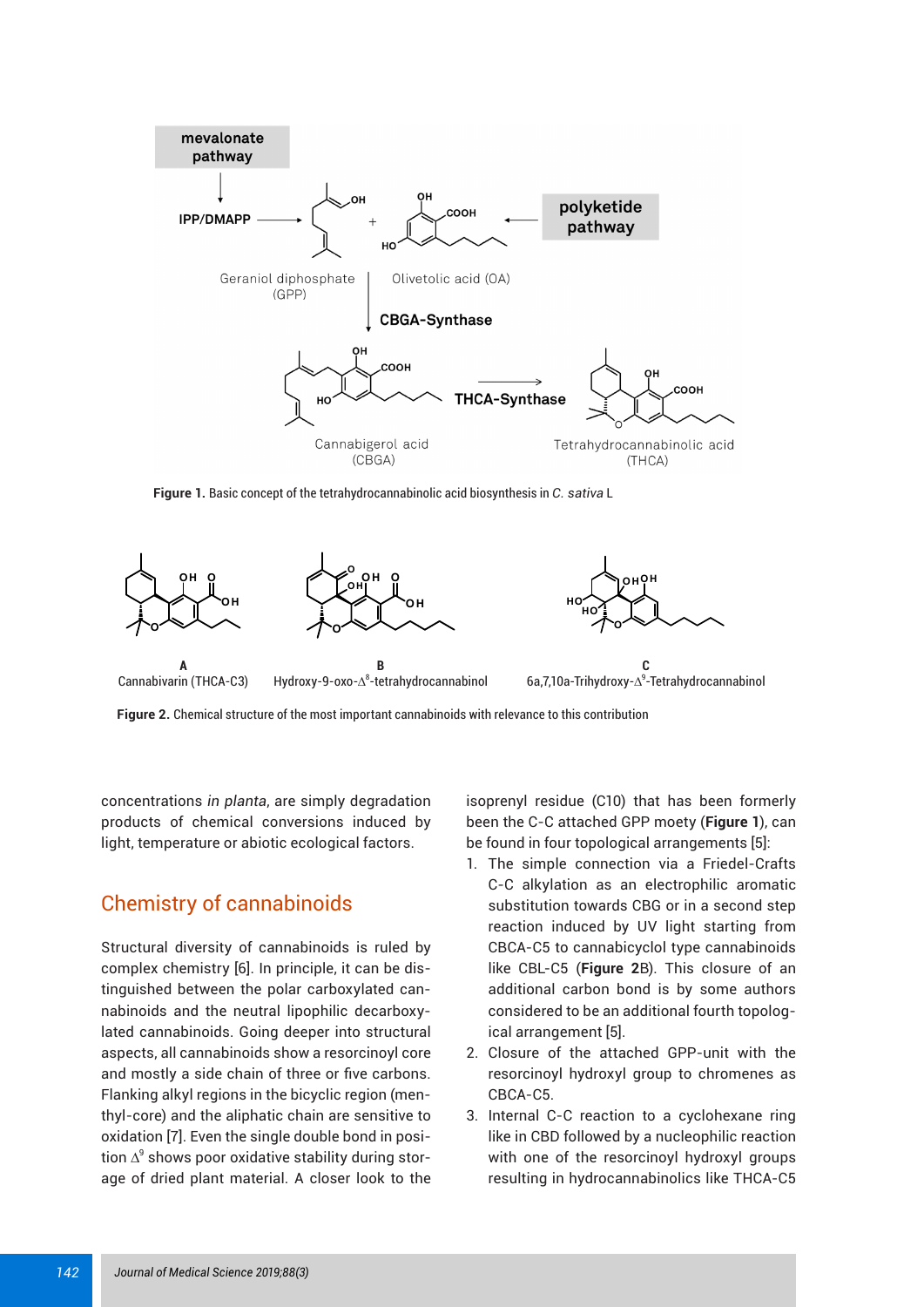or canabielsoin-type cannabinoids (reaction with  $C_5$ -OH) like cannabielsoin E (CBE) (reaction with  $C_1$ -OH).

4. Aromatization of the cyclohexane ring from CBDA-C5 or THCA-C5 after oxidation in the positions  $C_1$ ,  $C_2$ ,  $C_3$ , and  $C_5$  or  $C_9$ ,  $C_{10}$ ,  $C_{10a}$ ,  $C_7$ , C<sub>8</sub>, respectively. Aromatization gives CBN and CBDN-type cannabinoids.

Decarboxylation of cannabinoids is a spontaneous non-enzymatical process that is highly temperature dependent. Smoking will accelerate decarboxylation at high temperatures, but during storage decarboxylation with at an estimated rate of 5–10% a year is known in dried plant material at room temperature (20–25°C) as well [8].

Oxidation of the alkyl side chain is also reported in the literature. Here, oxidative processes are



Structural elements of cannabinoids explained for THCA-C5 with current numbering. Black: resorcinoyl-core; Blue: menthyl-core; Red: C5 isopentenyl-chain

linked to microbial degradation [9]. The chain length can also be reduced by β-oxidation and the loss of a C2-unit. It is not anticipated that this is the major route to THCA-C1 (oricoids), because the presence of specific polyketide synthases (PKS) is responsible by biosynthesis for C1 but also C3 cannabinoids (viridinoids) [10].

# Classification of cannabinoids

The chemical taxonomy and classification of cannabinoids are not ruled by the enzymatic or biosynthetic route. Here, we follow the standard classification as applied in organic chemistry based on the structure an arrangement of cyclic systems. In **Figure 3** a broad overview of the most important classes is depicted. Based on topological arrangements as discussed above, cannabidiolic acid (CBDA-C5) seems to be an important player. Mostly, CBDA-C5 is accepted as a cannabinoid on its own and catalyzed by the enzyme CBGA-C5 synthase. But from the mode of catalysis and a theoretical carbocation in the CBD-like intermediate, we may have to consider CBDA-C5 cations as intermediates towards to THCA-C5 (**Figure 4**). This has the implication, that CBDA-C5



**Figure 3.** Structural diversity of cannabinoids based on biosynthetic and chemical conversions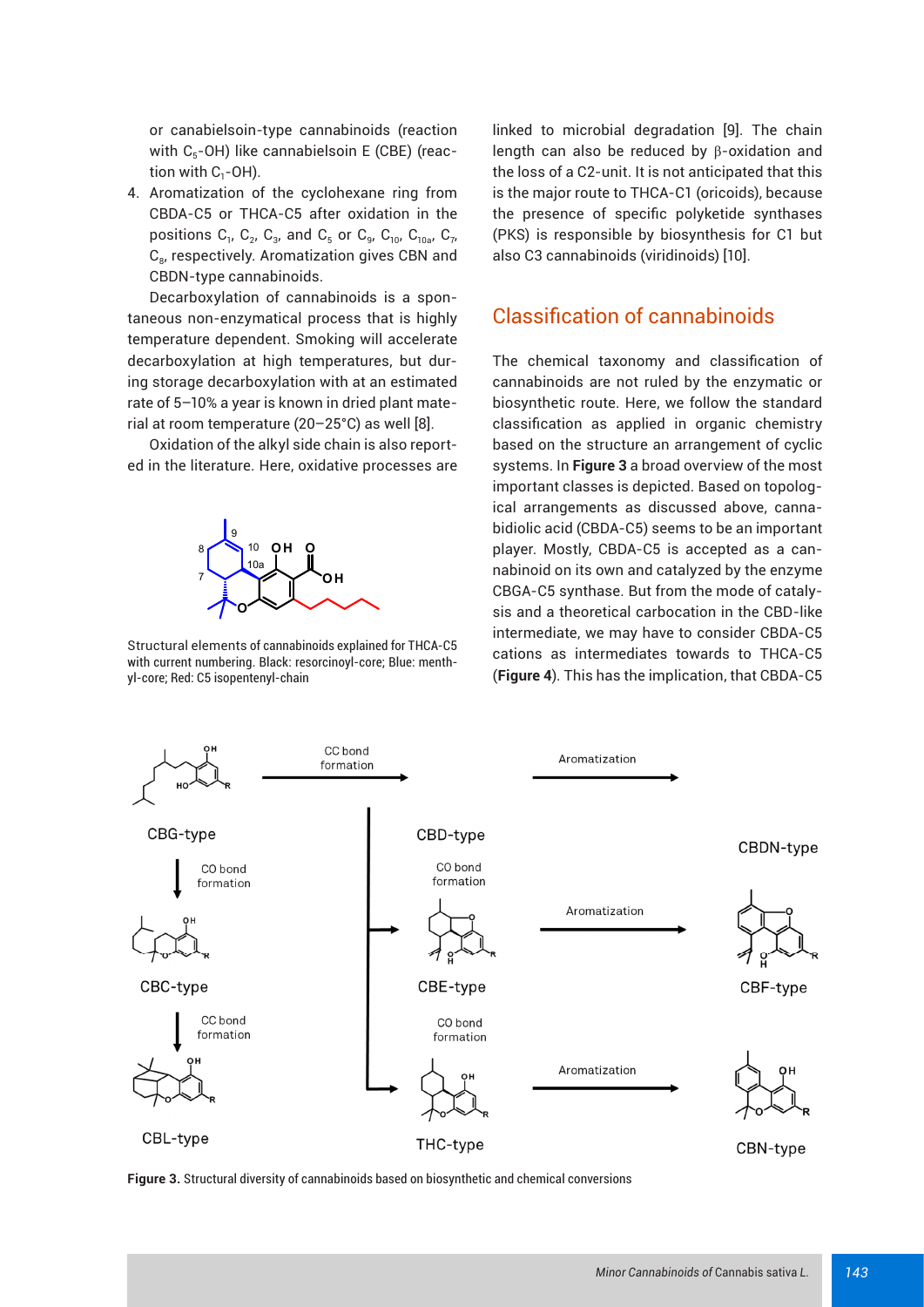

**Figure 4.** Role of CBD in the catalytic conversion process

is rather unstable and can be activated by appropriate conditions. This may explain, why CBD-C5 can be converted to THC-C5 at harsh conditions like pH 1.

Although we know that the homology between CBDA Synthase and THCA Synthase is 88% [11], we need to address the question how the carbocation is relocated in the intermediate activated CBDA-C5 intermediate and how it is stabilized in the active center of the enzymes. This question cannot be answered today, but it is of high interest under the proven assumption that each one of the three enzymes (CBDA Synthase, THCA Synthase, and CBC Synthase) can convert in principle CBGA-C5 to all three products THCA-C5, CBDA-C5 and CBCA-C5. If so, we may have an answer to why the fiber hemp the plant still produces THCA-C5 at concentrations below 0.3% and we never get a *Cannabis* plant that is free of THCA-C5.

If we consider this basic question of carbocation relocation and structural diversity, we may have a first approach towards a better understanding for classification based on a hierarchy of chemical reactions. First, C-C coupling is based on an enzymatic reaction by a prenyltransferase, second, carbocation formation and another C-C coupling to a bicyclic system, third, additional cyclization based on nucleophilic reaction with hydroxyl groups or electrophilic addition with a carbocation to three-membered aliphatic, aromatic or heteroaromatic ring systems.

# Formation of minor cannabinoids

## **∆8/∆10- THC**

In *Cannabis sativa* L. the position of the double bond is due to the localization in the GPP and its addition to the aromatic ring at the position C9. Commonly this is indicative for the nomenclature of  $\Delta^9$  and represents 99% of THCA-C5 and THC-C5 in the plant. Other positions of the double bond in the positions C8 and C10 are considered as artifacts introduced by acids or oxidatively promoted a shift of the endocyclic double bond. Main reason, as observed in aged plant material, is oxidation under UV light influence or in the lab at drastic acidic (pH1) conditions, as observed for CBD-C5 cultivations also yielding  $\Delta^8/\Delta^{10}$ - THC (**Figure 5**). For CBD-C5 it must be mentioned, that UV light exposure is irrelevant for the conversion to THC as documented by unpublished experiments of the author.

## **Cannabinol (CBN-C5)**

Presence of aromatized THC known as cannabinol (CBN-C5) (12,13) is mostly detectable in aged *Cannabis sativa* L. If cannabis material or the pure isolated THC is exposed to UV light or sun light for an extended amount of time, the menthyl-ring system will be oxidized as suggested in **Figure 6**. Oxidation followed by dehydration resulting additional double bonds is the main road to full aromatization. The order of stepwise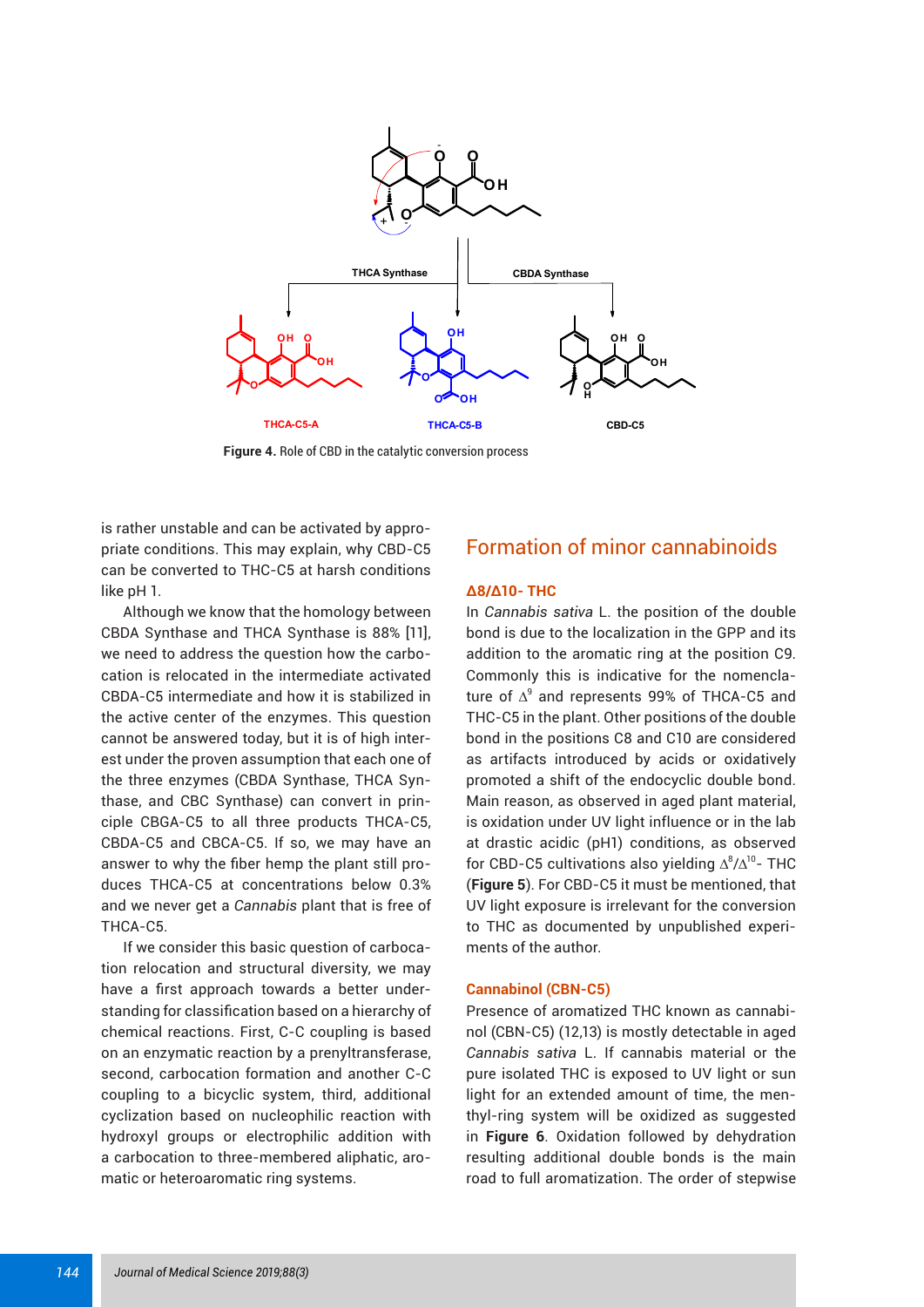induced double bonds is not clear, but it can be assumed that the first oxygen attack is at position C10a as energetically most favored followed by a C6 attack. In parallel, other various intermediates like C6-C9 overbridged peroxide derivates as instable intermediates are discussed as well. A C9-C10 epoxide was detected, but seems unlikely to contribute to the aromatization process [14]. In general, oxidation in the menthyl ring is often observed in plants and represents the most prominent way of oxidation in this kingdom. For instance, double oxidation like in 10-Hydroxy-



**Figure 5.** Chemical conversion of CBD-C5 to  $\Delta^8/\Delta^{10}$ - THC at pH 1



**Figure 6.** Proposed oxidation of THC under UV light towards CBN-C5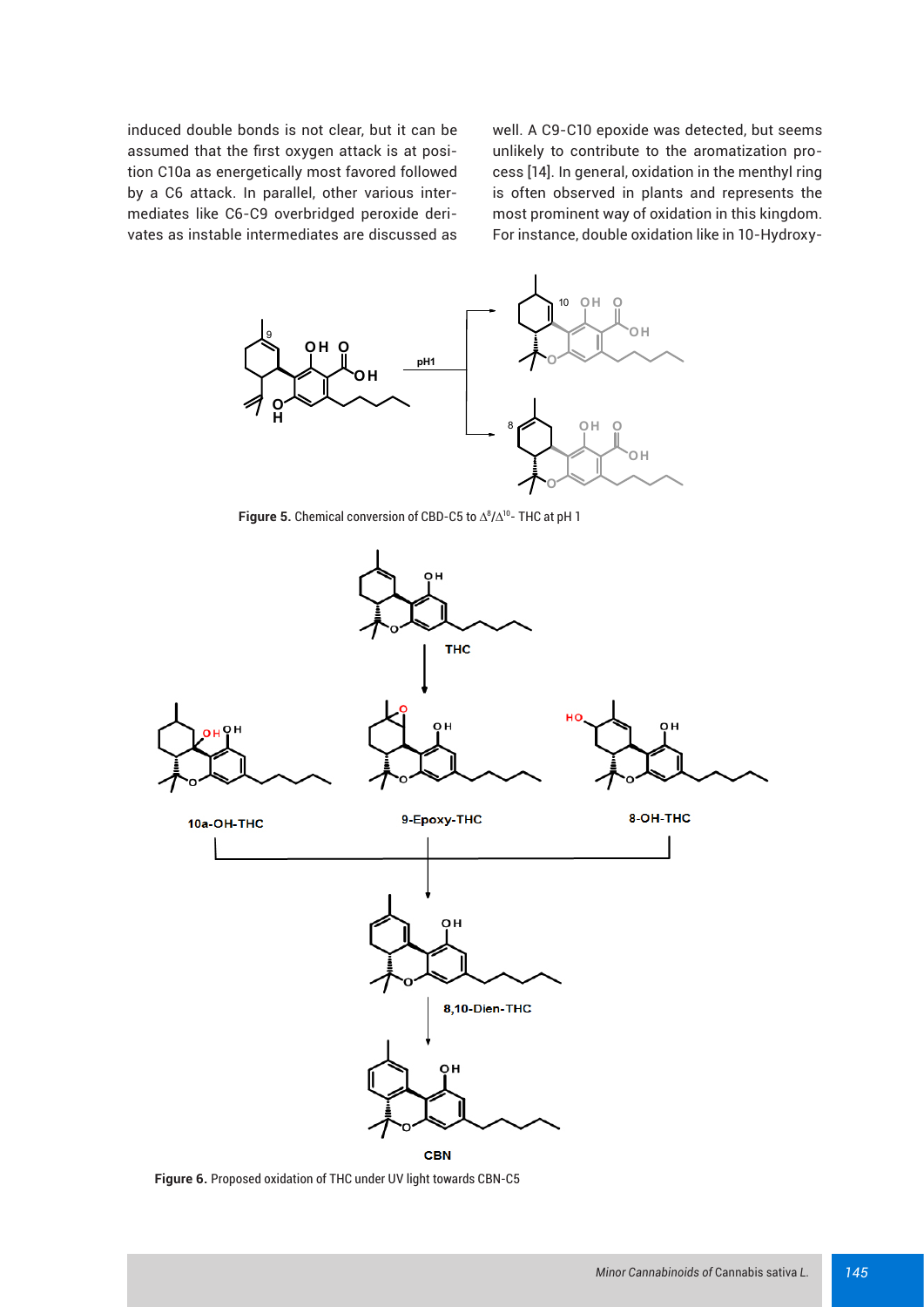9-oxo-Δ<sup>8</sup>-tetrahydrocannabinol (**Figure 2B**), double oxidation to  $\Delta^9$ -trans-Tetrahydrocannabinol glycol (Cannabiripsol) [15], triple oxidation to 6a,7,10a-Trihydroxy-Δ<sup>9</sup>-Tetrahydrocannabinol (**Figure 2**C) or simple 10 α/β-oxidation are typical reactions in plants. It is of interest, that microsomal oxidation by human liver cytochromes and by certain microorganisms take place in the exocyclic methyl group at C11 or in the alkyl chain [9]. It must be mentioned that CBDN-C5 as aromatized product from CBD-C5 follows the same chemical routes as described above. Here, we will not go into detail again, but the steps of oxidation and the same photochemistry can be applied as well.

In recent publications (-)-trans-Cannabitriol (CBT-C5) is mentioned as a minor cannabinoid on its own [5, 16]. Here, we do not consider CBT-C5 as a minor cannabinoid of elevated importance for the plant. We regard CBT-C5 to be a highly oxidized intermediate. Doubtful is the identification of ethoxy structures which are more likely to be artifacts by ethanol extraction [16].

## **Cannabichromene (CBC-C5) and Cannabicyclol (CBL-C5)**

To our knowledge, the acid form of cannabichromene (**Figure 2**C) [17] is the last out of the three major compounds that are biosynthesized by an enzymatic reaction (CBCA synthase) [18]. Although it is not considered a minor cannabinoid in *sensu stricto*, CBCA accumulates in concentrations of around 0.2–1% [17] in various *Cannabis sativa* L. strains, which is signifi cantly lower than their respective THCA-C5 and CBDA-C5 analogs. CBCA-C5 and CBC-C5 is racemic and can also easily be made by synthesis [19].

Cannabicyclol (CBL-C5) as shown in **Figure 2E** is a conversion product of CBC-C5 under the influence of light (**Figure 7**) [19]. The chemical mechanism can be explained as followed: After UV irradiation, a Lewis acid-catalyzed intramolecular ene reaction between two partners

occurs. For CBC, one ene in the chromene ring of CBC-C5 reacts with remaining one in the former GPP rest to give a carbocyclic four-membered ring in CBL-C5 [21]. It must be mentioned that in cannabis CBL-C3 known as CBLV-C3 and the carboxylated CBCA-C3 are also detected.

## **Cannabielsoin (CBE-C5)**

This cannabinoid type is characterized by a furan ring as a result of a formal intramolecular opening of the 9-epoxide THC (**Figure 6**). It is not clear if the CBE-type compounds are natural products or artifacts in the isolation process. By mechanism, a radical initiation is also likely and shown for the conversion of CBD in plant cell cultures [22]. The absolute stereochemistry is 5aS,6S,9R,9aR [19]. *In planta*, carboxylated metabolites like cannabielsoic acid A, B, C1-C3 are known. Both occur with a C5 or a C3 aliphatic chain. Cannabielsoin is also detected after administration of CBD-C5 to humans and guinea pigs [23, 24]. The mode of liver metabolization is unclear, but radical formation of a reactive intermediate by a cytochrome and coupling with the C1 hydroxyl group is likely.

## **Discussion**

Minor cannabinoids by the definition of low concentrated cannabinoids in *Cannabis sativa* L. are an exciting group of natural products. We learned that it is likely that most of the minor cannabinoids are unlikely to be biosynthesized by an enzymatic biotransformation that rather photochemical conversion or other reactions are important as we know from organic chemistry (Table 1). Chemical diversity in cannabinoid species is a consequence of the catalytic promiscuity of THCAS, CBDAS and CBCAS at the beginning of biosynthesis followed by a series of non-rational oxidation and C-C coupling steps in a non-stringent order. If we consider photochemical reactions, these will primarly occur in the trichomes as



**Figure 7.** Proposed [2+2] cycloaddition from CBC-C5 (left) toward CBL-C5 (right)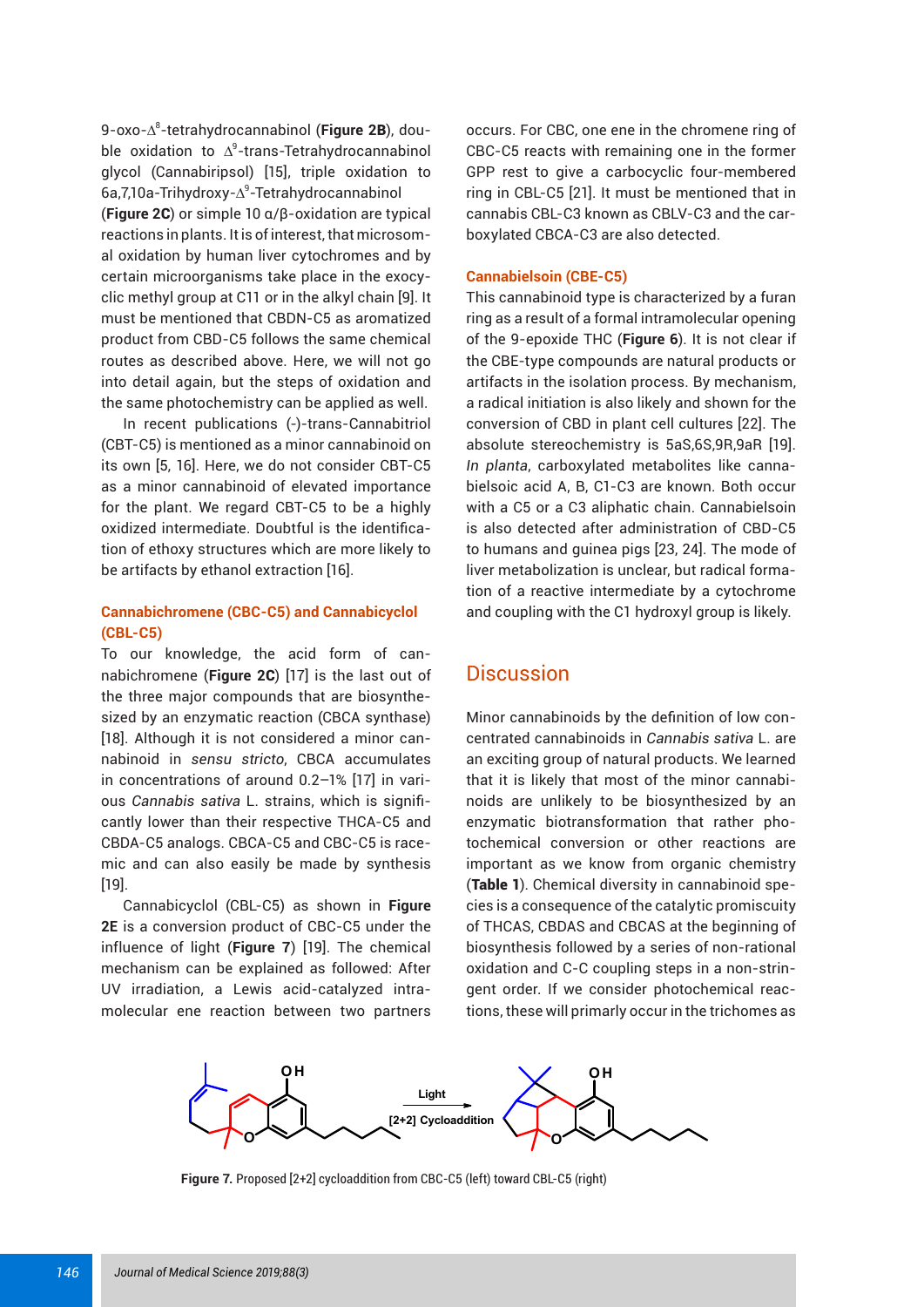| <b>Type of reaction</b>      | <b>Type of reaction and position</b><br>in the cannabinoid structure | <b>Example for cannabinoid conversion</b> |
|------------------------------|----------------------------------------------------------------------|-------------------------------------------|
| Makonovikov-type protonation | Endocyclic double bond and tertiary C9                               | cannabicitran                             |
| <b>Radical reaction</b>      | Epoxidation                                                          | cannabielsoin                             |
| [2+2] Cycloaddition          | Ene coupling                                                         | cannbicyclol                              |
| Oxidation epoxidation        | Oxidation of non-aromatic double bond                                | cannabitriol, cannabidiol glycol and more |
| <b>Dimerization</b>          | Radical induced aromatic coupling                                    |                                           |
| Steric rearragenments        | <b>Wagner-Meerwein relocation</b>                                    | cannabicyclol                             |

**Table. 1.** Chemical organic reactions of cannabinoids

main biosynthetic organ. Trichomes are appendages or aerial epidermal surface hairs on plants with two main features. First, trichomes consist of secretory cells and second, secreted exudate is stored in an extracellular cavity also called essential oil container. The localization of the biosynthetic proteins for CBGA-C5 and THCA-C5 is still unclear. Most authors assume membrane bound (CBGAS) and cytosolic (THCAS) localization of both enzymes. THCA and CBDA or decarboxylated analogs are secreted or diffuse into the essential oil container. But in recent reports by Mahlberg et al. 1992 [25] reported THCAS to be detectable outside of the cell wall of the glandular cell, sticked in the membrane and catalyzing at non-aqueous conditions. This was confirmed by Rodziewicz and Kayser, 2019 [26] who clearly documented by proteome analysis the presence of THCAS in the essential oil.

Trichome may play in the physical way an important role as well. Specific physical properties may also contribute to the unique reaction conditions inside of trichomes. A near perfect spherical shape, observable in the lower micrometer range, strongly promotes light refraction and focusing through lensing effects in a bulb filled with essential oil. These exact conditions of extreme sphericity in shape and structure are found in the globular essential oil reservoirs of trichomes. An increase of temperature up to 50°C in direct sunlight is likely and accelerates radical formation for the discussed C-C binding. Other reactions as well as mentioned in Table 1 are temperature dependent and may promote conversion to minor cannabinoids. These physical conditions for chemical conversion in trichomes have not even raised so far and yet may play an important tole for the understanding of non- aqueous organic chemistry in these biobased reactors.

We have not discussed minor cannabinoids with a C3 or C1 alkyl chain here. In total, the number of minor cannabinoids is estimated to compromise at least 150 compounds. Many of these compounds seems to be artifacts of downstream processes and some like quinones are only stable after acetylation or O-methylation. In addition, dimerization is known although not considered as a biogenic process and isolated structures are known in very low concentrations only. Dimerization is anticipated as a radial-initiated organic reaction of the resorcinyl-core. It is interesting that plants mostly modify the pattern by oxidation in the aromatic and menthyl-cores of cannabinoids, while mammalians oxidize C11 methyl group and microorganisms mostly impact the alkyl chain. We do not know about or just have overlooked this diversity and it is worth it to look closer with sophisticated analytical mass spectroscopy.

The biological role and function of minor cannabinoids for the plant is not known. On a closer look, the postulate that all natural products must have a specific benefit for the simple sake of energy optimized plant physiology, may not be true in this case. The previously discussed extracellular non-regulated synthesis being out of the control of the plant is special. Nevertheless, the usability in human medicine seems most obvious and in the future minor cannabinoids will definitively be in the interest of pharmaceutical companies.

# **Conclusion**

After the legislation of *Cannabis sativa* L. for medical use, research and development is exploding (**Figure 8**) and still huge amounts of investments take place to push pharmacological studies. After only 5 years of legalized research in the USA, Israel, Canada and Germany, we merely can see the tip of the iceberg and more research in the interest of both the patient and consumer is welcome and needed. If we can see today a great interest in THC-C5 and CBD-C5 by industry and academia,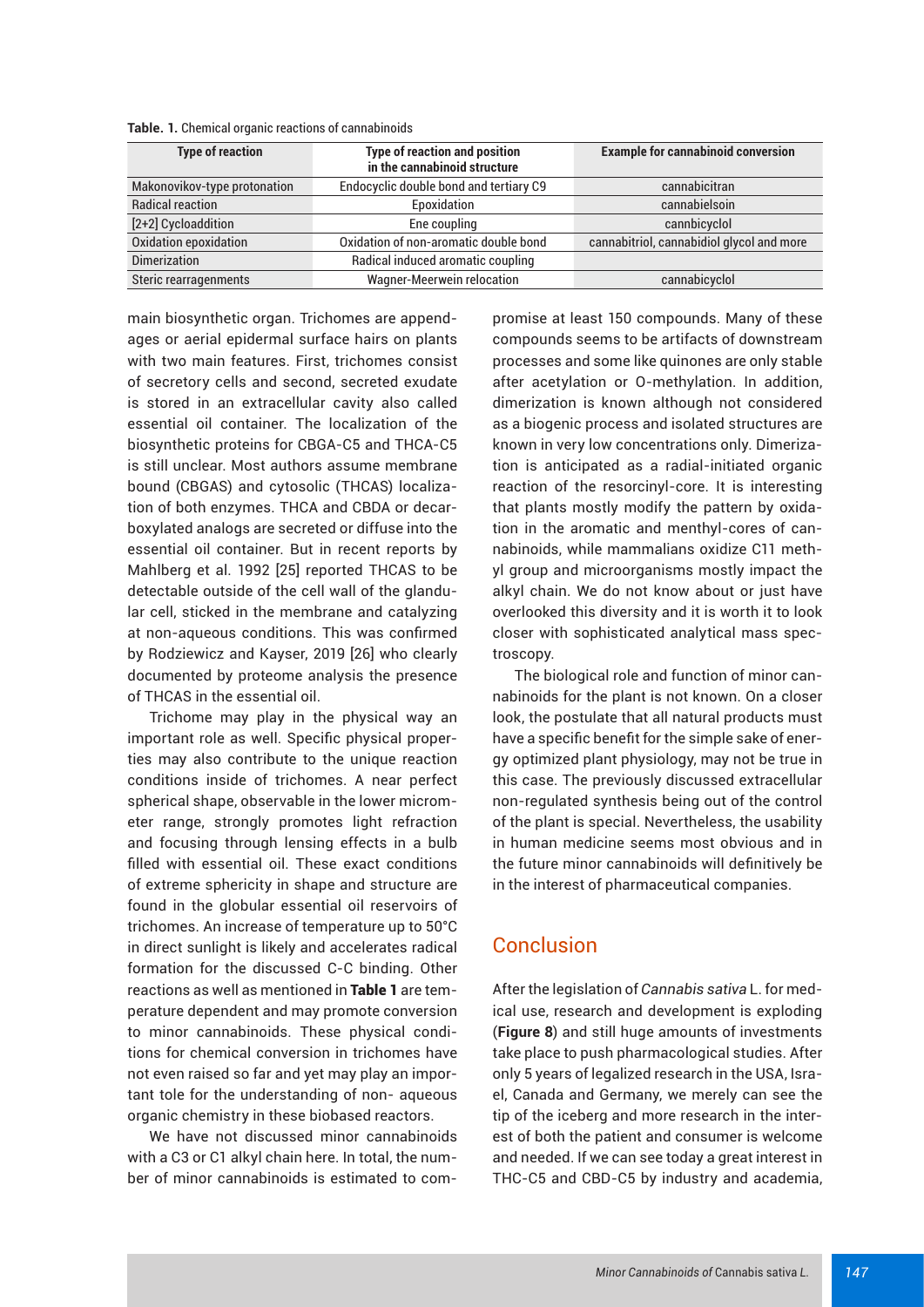

**Figure 8.** Number of publications about cannabis, THC, CBD and minor cannabinoids from 1939–2018

it is more than likely that companies and scientists will focus in the near future on the unexplored world of minor cannabinoids in the near future. A limiting factor for extensive research is the low availability and high price for minor cannabinoids. Extraction and purification of these compounds from cannabis extracts is challenging due to extreme low yield and low stability during downstreaming. Alternative strategies like organic synthesis or biotechnological production will be attractive and competitive to plant-based production in the future. The chemical diversity of cannabinoids is high and still unexplored, but we know that the biosynthetic impact by enzymatic catalysis on diversity was overestimated and photochemical conversion in a non-aqueous trichome "bioreactor" is an accepted hypothesis to explain pattern and occurrence. Beyond the horizon of CBD-C5 and THC-C5 dominated research and business today, we can expect new disruptive findings to establish minor cannabinoids in pharmacology and clinics, why the story of the one-billion-dollar plant is not told yet.

### **Acknowledgements**

#### **Conflict of interest statement**

The authors have no conflict of interest with any commercial enterprise.

#### **Funding sources**

There are no sources of funding to declare.

#### **References**

1. Pollastro F, De Petrocellis L, Schiano-Moriello A, Chianese G, Heyman H, Appendino G, et al. Amorfrutin-type phytocannabinoids from Helichrysum umbraculigerum. Fitoterapia. 2017.

- 2. Nagashima F, Asakawa Y. Terpenoids and bibenzyls from three argentine liverworts. Molecules. 2011.
- 3. Asakawa Y, Hashimoto T, Takikawa K, Tori M, Ogawa S. Prenyl bibenzyls from the liverworts Radula perrottetii and Radula complanata. Phytochemistry. 1991;30(1):235–51.
- 4. Degenhardt F, Stehle F, Kayser O. The Biosynthesis of Cannabinoids. In: Handbook of Cannabis and Related Pathologies: Biology, Pharmacology, Diagnosis, and Treatment. 2017. p. 13–23.
- 5. Hanuš LO, Meyer SM, Muñoz E, Taglialatela-Scafati O, Appendino G. Phytocannabinoids: a unified critical inventory. Nat Prod Rep [Internet]. 2016;33(12):1357– 92.
- 6. ElSohly MA, Radwan MMM, Gul W, Chandra S, Galal A. Phytochemistry of Cannabis sativa L. In: Progress in the chemistry of organic natural products [Internet]. 2017. p. 1–36.
- 7. Muntendam R, Flemming T, Steup C, Kayser O. Chemistry and biological activity of Tetrahydrocannabinol and its derivatives. In: Topics in Heterocyclic Chemistry Bioactive Heterocycles IV. 2007. p. 1–42.
- 8. Citti C, Pacchetti B, Vandelli MA, Forni F, Cannazza G. Analysis of cannabinoids in commercial hemp seed oil and decarboxylation kinetics studies of cannabidiolic acid (CBDA). J Pharm Biomed Anal. 2018;149:532–40.
- 9. Muhammad T. Akhtar, Shaari K, Verpoorte R. Biotransformation of Cannabinoids.
- 10. Flores-Sanchez IJ. Polyketide synthases in Cannabis sativa L. Phytochemistry Reviews. 2008.
- 11. Onofri C, De Meijer EPM, Mandolino G. Sequence heterogeneity of cannabidiolic- and tetrahydrocannabinolic acid-synthase in Cannabis sativa L. and its relationship with chemical phenotype. Phytochemistry. 2015.
- 12. Tuner S, Williams C, Iversen L, Whalley B. Molecular Pharmacology of Phytocannabinoids. Prog Chem Org Nat Prod. 2017;103:81–101.
- 13. Wood TB, Spiye WTN, Easterfi TH. Cannabinol. Part1. J Chem Soc Trans. 1898;75(20):20–36.